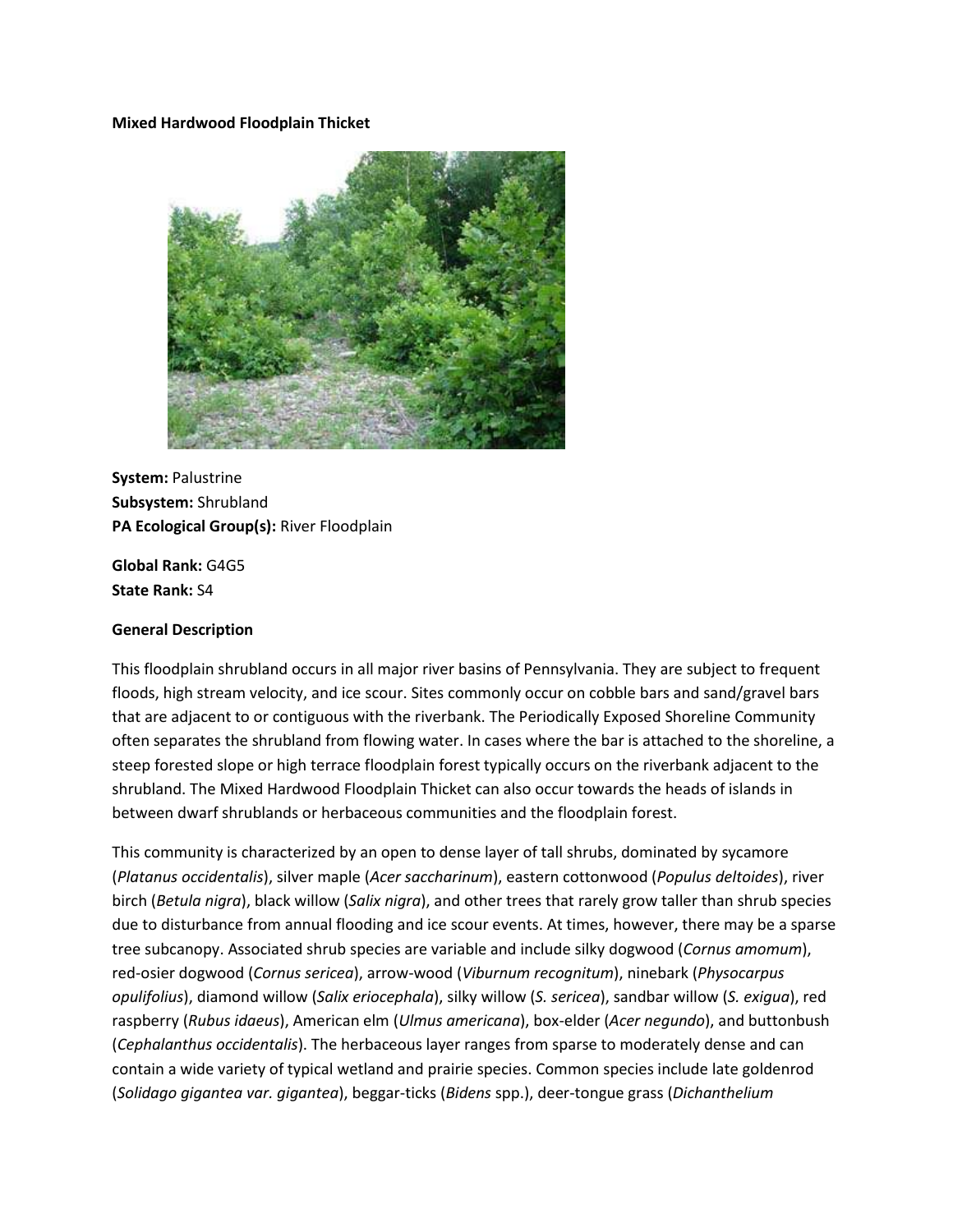*clandestinum*), false nettle (*Boehmeria cylindrica*), clearweed (*Pilea pumila*), common sneezeweed (*Helenium autumnale*), Joe-Pye-weed (*Eutrochium fistulosum*), spotted Joe-Pye-weed (*Eutrochium maculatum*), boneset (*Eupatorium perfoliatum*), wingstem (*Verbesina alternifolia*), Indian-grass (*Sorghastrum nutans*), big bluestem (*Andropogon gerardii*), common yellow wood-sorrel (*Oxalis stricta*), Virginia cutgrass (*Leersia virginica*), cordgrass (*Spartina pectinata*), Indian-hemp (*Apocynum cannabinum*), and great St. John's-wort (*Hypericum pyramidatum*). Vines such as virgin's-bower (*Clematis virginiana*), hedge bindweed (*Calystegia sepium*) and grape (*Vitis* spp*.*) are often found throughout this tall sycamore-dominated shrubland.

This community is highly susceptible to colonization by Japanese knotweed (*Fallopia japonica*), multiflora rose (*Rosa multiflora*), crown-vetch (*Coronilla varia*), reed canary-grass (*Phalaris arundinacea*), and other invasive plants.

## **Rank Justification**

Uncommon but not rare; some cause for long-term concern due to declines or other factors.

# **Identification**

- Occurs on cobble bars and sand/gravel bars that are adjacent to or contiguous with the riverbank; near the heads and edges of islands
- Substrate is variable.
- Maintained by annual episodes of high intensity flooding and ice scour.

## **Characteristic Species**

Trees

- Sycamore (*[Platanus occidentalis](http://www.natureserve.org/explorer/servlet/NatureServe?searchName=Platanus+occidentalis)*)
- River birch (*[Betula nigra](http://www.natureserve.org/explorer/servlet/NatureServe?searchName=Betula+nigra)*)
- Silver maple (*[Acer saccharinum](http://www.natureserve.org/explorer/servlet/NatureServe?searchName=Acer+saccharinum)*)
- [Black willow \(](http://www.natureserve.org/explorer/servlet/NatureServe?searchName=Salix+nigra)*Salix nigra*)

## Shrubs

- Sycamore (*[Platanus occidentalis](http://www.natureserve.org/explorer/servlet/NatureServe?searchName=Platanus+occidentalis)*)
- Silver maple (*[Acer saccharinum](http://www.natureserve.org/explorer/servlet/NatureServe?searchName=Acer+saccharinum)*)
- [Black willow \(](http://www.natureserve.org/explorer/servlet/NatureServe?searchName=Salix+nigra)*Salix nigra*)
- [Eastern cottonwood \(](http://www.natureserve.org/explorer/servlet/NatureServe?searchName=Populus+deltoides)*Populus deltoides*)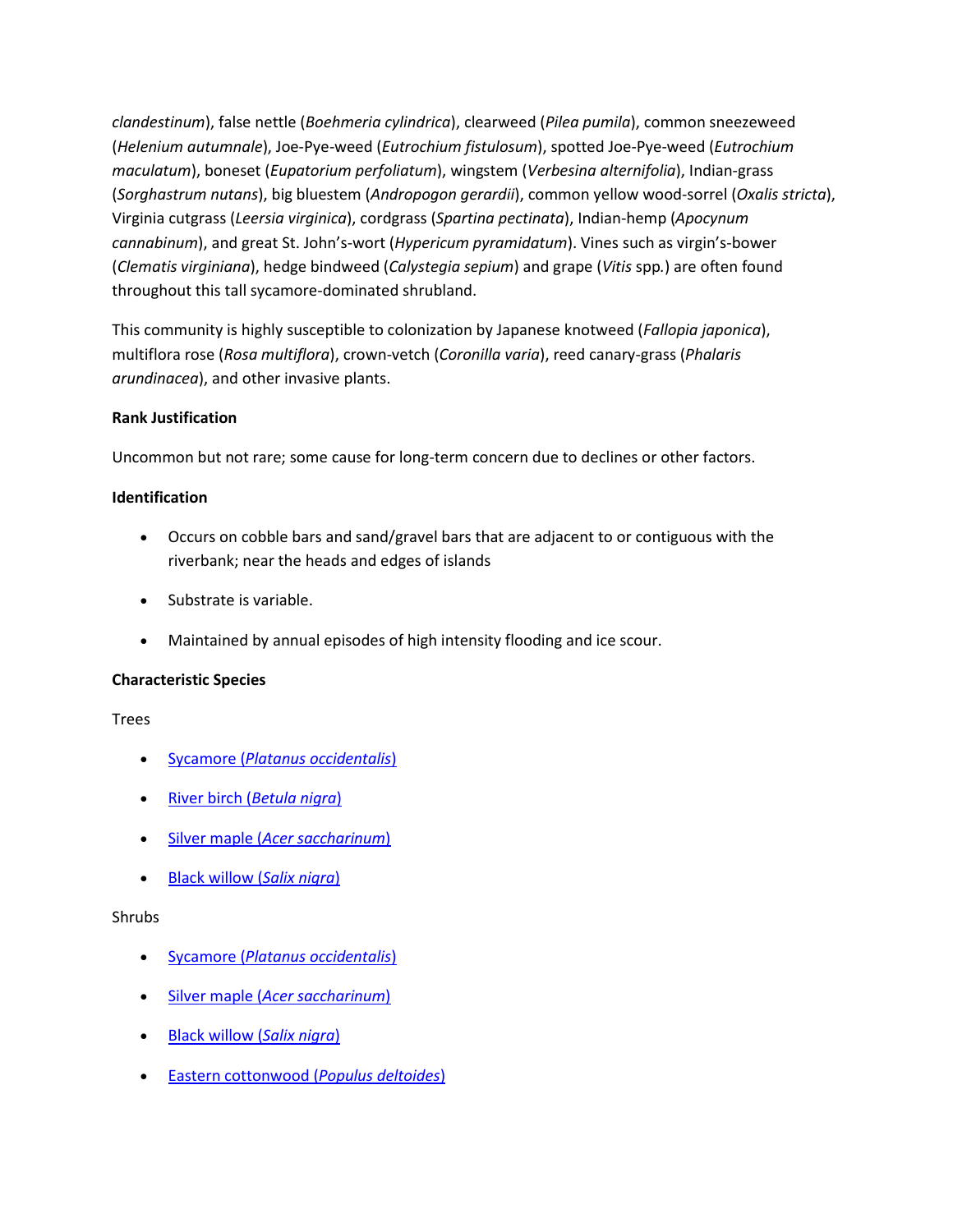- [Sandbar willow \(](http://www.natureserve.org/explorer/servlet/NatureServe?searchName=Salix+exigua)*Salix exigua*)
- [Diamond willow \(](http://www.natureserve.org/explorer/servlet/NatureServe?searchName=Salix+eriocephala)*Salix eriocephala*)
- [Silky willow \(](http://www.natureserve.org/explorer/servlet/NatureServe?searchName=Salix+sericea)*Salix sericea*)
- Silky dogwood (*[Cornus amomum](http://www.natureserve.org/explorer/servlet/NatureServe?searchName=Cornus+amomum+ssp.+amomum)*)
- [Speckled alder \(](http://www.natureserve.org/explorer/servlet/NatureServe?searchName=Alnus+incana+ssp.+rugosa)*Alnus incana* ssp. *rugosa*)
- Smooth alder (*[Alnus serrulata](http://www.natureserve.org/explorer/servlet/NatureServe?searchName=Alnus+serrulata)*)
- Steeple-bush (*[Spiraea tomentosa](http://www.natureserve.org/explorer/servlet/NatureServe?searchName=Spiraea+tomentosa)*)
- [Red-osier dogwood \(](http://www.natureserve.org/explorer/servlet/NatureServe?searchName=Cornus+sericea)*Cornus sericea*)
- [Northern arrow-wood \(](http://www.natureserve.org/explorer/servlet/NatureServe?searchName=Viburnum+recognitum)*Viburnum recognitum*)
- Ninebark (*[Physocarpus opulifolius](http://www.natureserve.org/explorer/servlet/NatureServe?searchName=Physocarpus+opulifolius)*)
- [Red raspberry \(](http://www.natureserve.org/explorer/servlet/NatureServe?searchName=Rubus+idaeus+var.+strigosus)*Rubus idaeus* var. *strigosus*)
- American elm (*[Ulmus americana](http://www.natureserve.org/explorer/servlet/NatureServe?searchName=Ulmus+americana)*)
- Box-elder (*[Acer negundo](http://www.natureserve.org/explorer/servlet/NatureServe?searchName=Acer+negundo)*)
- Buttonbush (*[Cephalanthus occidentalis](http://www.natureserve.org/explorer/servlet/NatureServe?searchName=Cephalanthus+occidentalis)*)

#### Herbs

- [Smooth goldenrod \(](http://www.natureserve.org/explorer/servlet/NatureServe?searchName=Solidago+gigantea)*Solidago gigantea*)
- [Beggar-ticks \(](http://www.natureserve.org/explorer/servlet/NatureServe?searchSciOrCommonName=bidens)*Bidens* spp.)
- Deer-tongue grass (*[Dichanthelium clandestinum](http://www.natureserve.org/explorer/servlet/NatureServe?searchName=Dichanthelium+clandestinum)*)
- False nettle (*[Boehmeria cylindrica](http://www.natureserve.org/explorer/servlet/NatureServe?searchName=Boehmeria+cylindrica)*)
- Clearweed (*[Pilea pumila](http://www.natureserve.org/explorer/servlet/NatureServe?searchName=Pilea+pumila)*)
- [Common sneezeweed \(](http://www.natureserve.org/explorer/servlet/NatureServe?searchName=Helenium+autumnale)*Helenium autumnale*)
- Joe-pye-weed (*[Eutrochium fistulosum](http://www.natureserve.org/explorer/servlet/NatureServe?searchName=Eupatorium+fistulosum)*)
- [Spotted joe-pye-weed \(](http://www.natureserve.org/explorer/servlet/NatureServe?searchName=Eupatorium+maculatum)*Eutrochium maculatum*)
- Boneset (*[Eupatorium perfoliatum](http://www.natureserve.org/explorer/servlet/NatureServe?searchName=Eupatorium+perfoliatum)*)
- Wingstem (*[Verbesina alternifolia](http://www.natureserve.org/explorer/servlet/NatureServe?searchName=Verbesina+alternifolia)*)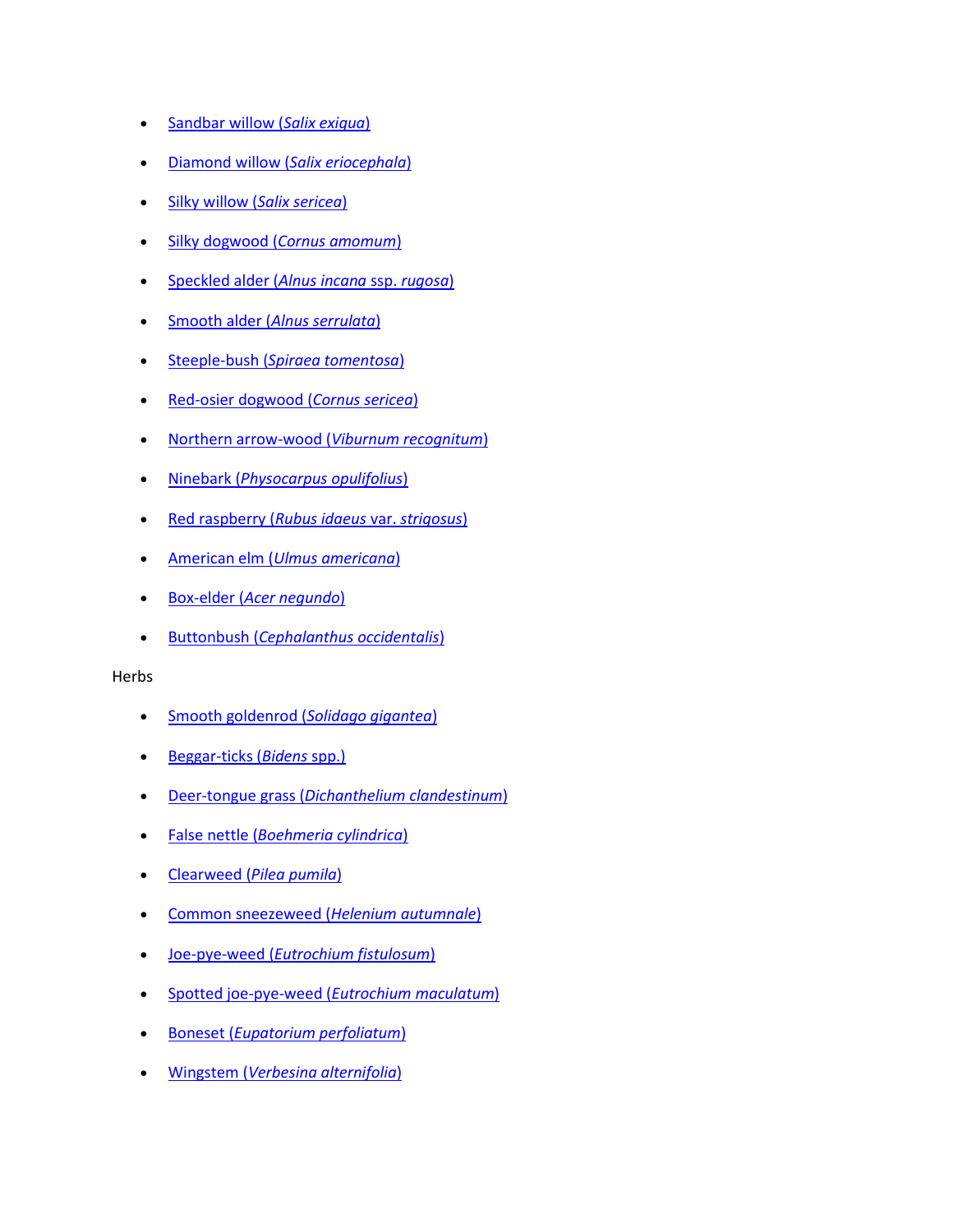- Indian-grass (*[Sorghastrum nutans](http://www.natureserve.org/explorer/servlet/NatureServe?searchName=Sorghastrum+nutans)*)
- Big bluestem (*[Andropogon gerardii](http://www.natureserve.org/explorer/servlet/NatureServe?searchName=Andropogon+gerardii)*)
- [Common yellow wood-sorrel \(](http://www.natureserve.org/explorer/servlet/NatureServe?searchName=Oxalis+stricta)*Oxalis stricta*)
- Cutgrass (*[Leersia virginica](http://www.natureserve.org/explorer/servlet/NatureServe?searchName=Leersia+virginica)*)
- [Freshwater cordgrass \(](http://www.natureserve.org/explorer/servlet/NatureServe?searchName=Spartina+pectinata)*Spartina pectinata*)
- Indian hemp (*[Apocynum cannabinum](http://www.natureserve.org/explorer/servlet/NatureServe?searchName=Apocynum+cannabinum)*)
- Great St. John's-wort (*[Hypericum pyramidatum](http://www.natureserve.org/explorer/servlet/NatureServe?searchName=Hypericum+pyramidatum)*)

#### Vines

- Virgin's-bower (*[Clematis virginiana](http://www.natureserve.org/explorer/servlet/NatureServe?searchName=Clematis+virginiana)*)
- [Hedge bindweed \(](http://www.natureserve.org/explorer/servlet/NatureServe?searchName=Calystegia+sepium)*Calystegia sepium*)
- [Grape \(](http://www.natureserve.org/explorer/servlet/NatureServe?searchSciOrCommonName=Vitis)*Vitis* spp.)

#### **International Vegetation Classification Associations:**

[Piedmont / Central Appalachian Sycamore -](http://www.natureserve.org/explorer/servlet/NatureServe?searchCommunityUid=ELEMENT_GLOBAL.2.687668) River Birch Scour Woodland (CEGL003896)

#### **NatureServe Ecological Systems:**

[Central Appalachian River Floodplain \(](http://www.natureserve.org/explorer/servlet/NatureServe?searchSystemUid=ELEMENT_GLOBAL.2.723001)CES202.608)

## **Origin of Concept**

Pennsylvania Natural Heritage Program. 2004. Classification, Assessment and Protection of Non-Forested Floodplain Wetlands of the Susquehanna Drainage. Report to: The United States Environmental Protection Agency and the Pennsylvania Department of Conservation and Natural Resources, Bureau of Forestry, Ecological Services Section. US EPA Wetlands Protection State Development Grant no. CD-98337501.

#### **Pennsylvania Community Code**

SY : River Birch – Sycamore Floodplain Scrub

## **Similar Ecological Communities**

The Mixed Hardwood Floodplain Thicket contains a mixture of shrub species and is distinguishable from Black Willow Floodplain Thicket as it lacks the pure dominance of black willow (*Salix nigra*) found in the latter type. The black willow-dominated type is usually found growing in soils that are markedly more silty and saturated or flooded for much of the growing season.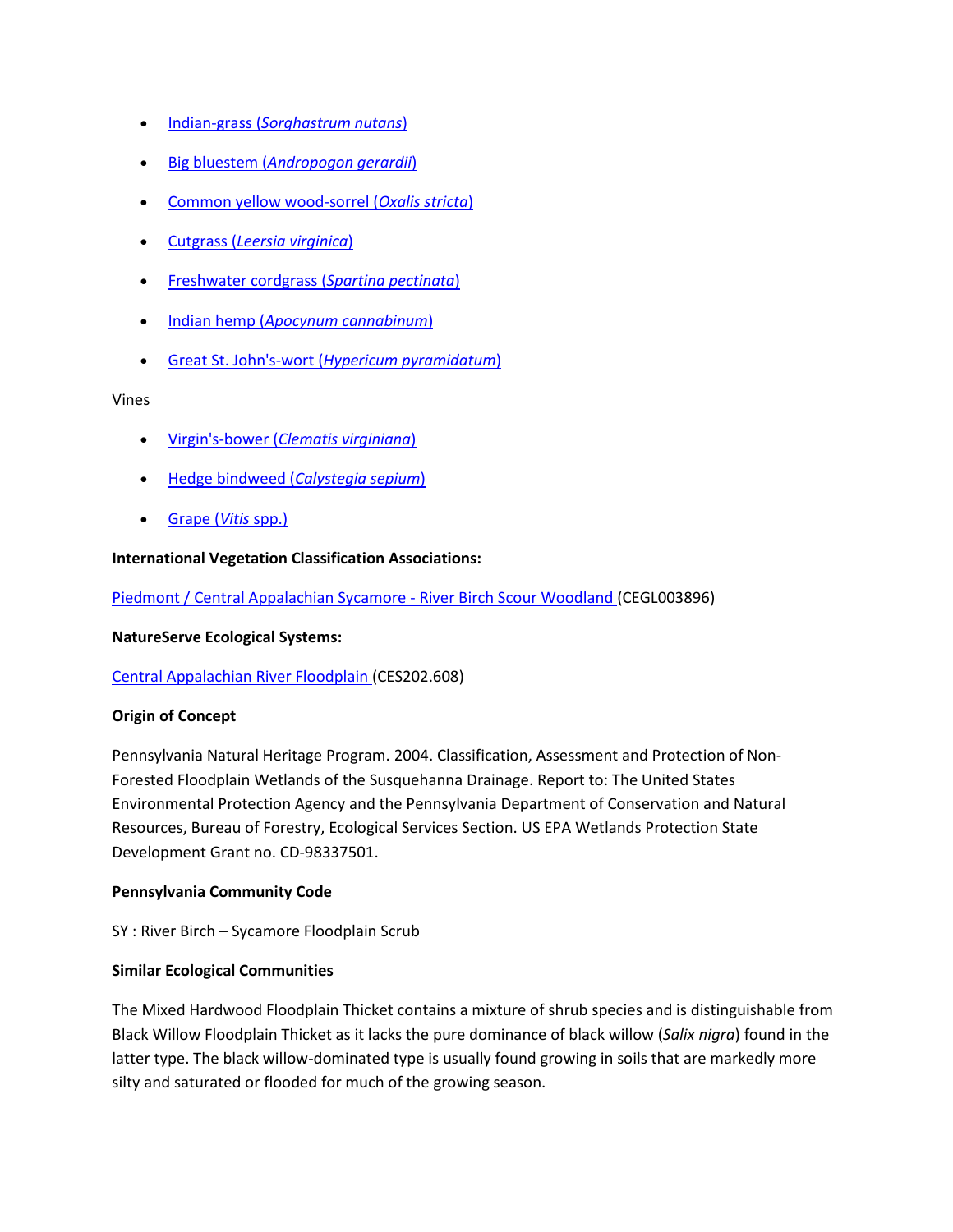### **Fike Crosswalk**

Related to River birch - sycamore floodplain scrub. This type was modified based on results of river floodplain classification studies in the Susquehanna River Basin and changes were made to reflect a more diverse species composition observed in this community.

### **Conservation Value**

This community is an important component of the river floodplain ecosystem, which provides significant ecosystem services such as sediment control, filtering runoff, and cooling overland flow of water, in addition to wildlife habitat. This habitat, while common, provides important habitat for a number of important and rare insect species, namely tiger beetles (genus *Cicindela*), ground beetles (order Carabidae), and others during the drier periods of the year.

#### **Threats**

Alteration to the frequency and duration of flood events and development of the river floodplains are the two greatest threats to this community statewide and can lead to habitat destruction and/or shifts in community function and dynamics. Non-native invasive plants may be equally devastating as native floodplain plants are displaced. Development of adjacent land can lead to an accumulation of agricultural run-off and pollution, sedimentation, and insolation/thermal pollution.

#### **Management**

A natural buffer to high quality examples of this floodplain forest wetland should be maintained in order to minimize nutrient runoff, pollution, and sedimentation. The potential for soil erosion based on soil texture, condition of the adjacent vegetation (mature forests vs. clearcuts), and the topography of the surrounding area (i.e., degree of slope) should be considered when establishing buffers. The buffer size should be increased if soils are erodible, adjacent vegetation has been logged, and the topography is steep as such factors could contribute to increased sedimentation and nutrient pollution. Direct impacts and habitat alteration should be avoided (e.g., roads, trails, filling of wetlands) and low impact alternatives (e.g., elevated footpaths, boardwalks, bridges) should be utilized in situations where accessing the wetland can not be avoided. Care should also be taken to control and prevent the spread of invasive species into high quality examples of these wetlands.

## **Research Needs**

This type is highly variable and species present are greatly influenced by the timing and duration of inundation. Variations occur at eco-regional levels. Plot data collected during floodplain studies to characterize floodplain communities indicated that floodplain shrublands differ significantly between different drainages, most importantly, river birch (*Betula nigra*) shares dominance with sycamore in the Susquehanna drainage. Differences in soils, site hydrology, stream order and landscape position, and other factors contribute to differences in species composition between this type, primarily found in the Susquehanna and Delaware river basins, and the similar mixed hardwood floodplain shrublands associated with the Ohio River Basin. As this type requires high velocity flows, alteration of the natural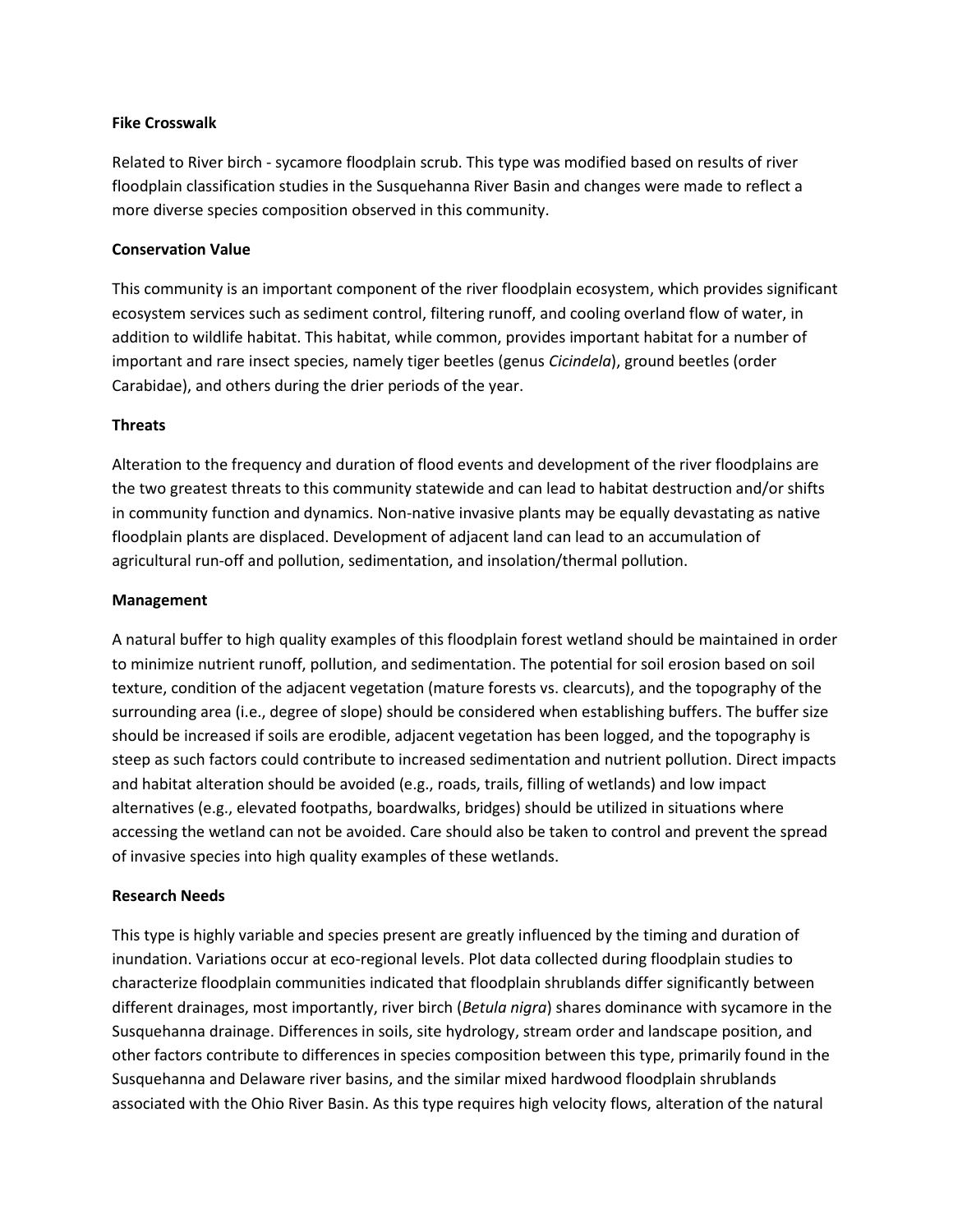flooding regime (duration and frequency) has most likely been the most critical factor influencing the quality and persistence of this type.

# **Trends**

Mixed Hardwood Floodplain Thickets were undoubtedly more common historically and have declined due to dam impoundments, human development, and farming; modification of the adjacent upland has further impacted the quality of this type. The relative trend for this community is likely stable or may be declining slightly due to development; however, new alterations to river hydrology could result in significant changes to this type. High quality examples are most likely declining with invasion of exotic plant species, lack of recruitment due to deer browsing, and lack of periodic flooding events.

# **Range Map**



## **Pennsylvania Range**

Statewide.

# **Global Distribution**

This community occurs throughout the mid-Atlantic U.S. and has been identified in plant community classifications from Pennsylvania, New York, Maryland, and Delaware.

# **References**

Cowardin, L.M., V. Carter, F.C. Golet, and E.T. La Roe. 1979. Classification of wetlands and deepwater habitats of the United States. U.S. Fish and Wildlife Service. Washington, D.C. 131 pp.